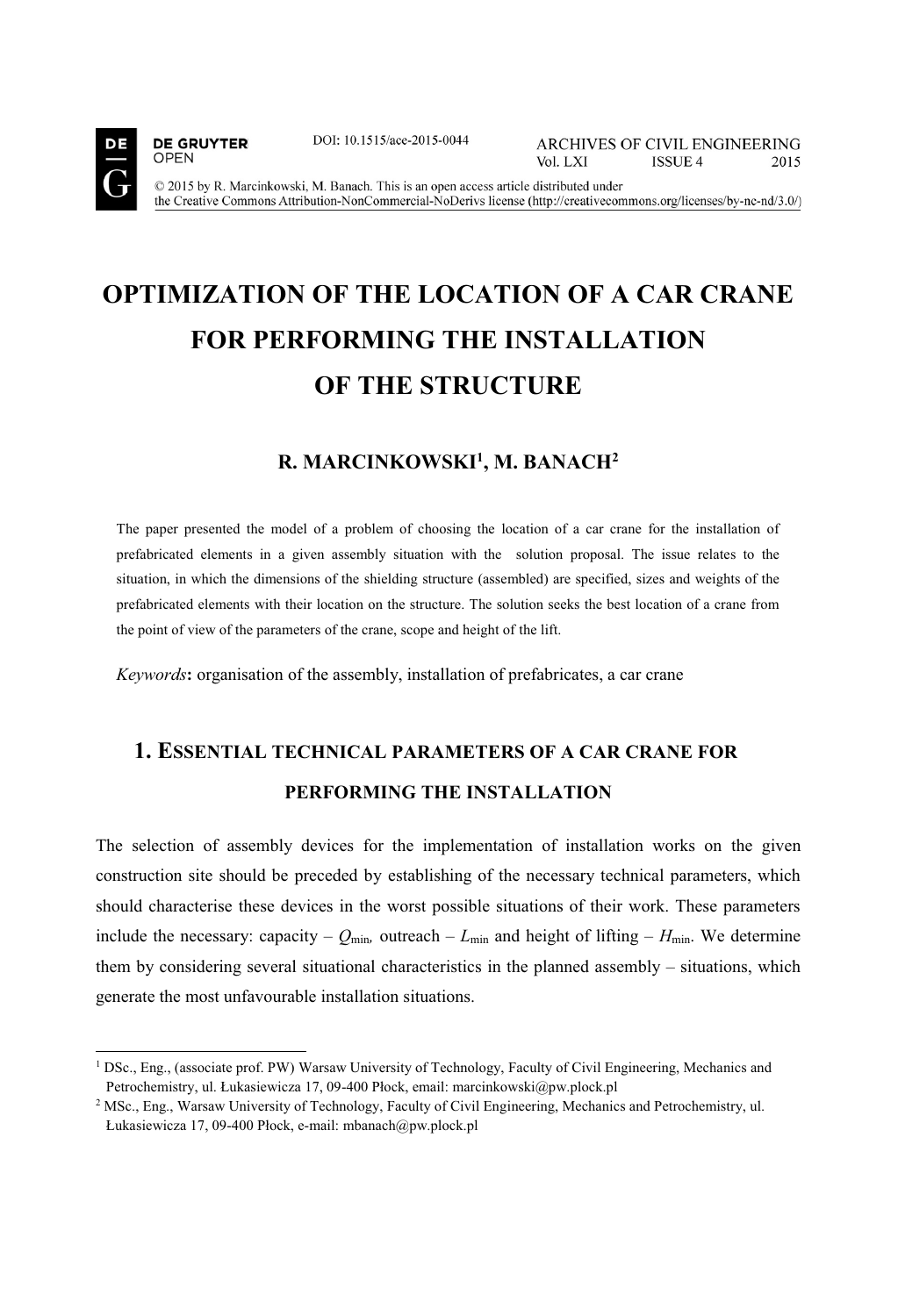Identifying these situations is not easy, especially for car cranes. Because one must specify these parameters in the mutual relationship, in order to verify whether the device planned for the assembly will ensure their fulfilment. Mobile cranes have the appropriate characteristics, defined by parameters  $\{Q, L, H\}$ . They can be used when their characteristics are more than  $\{Q_{\min}, L_{\min}, H_{\min}\}$ . Books on the technology of construction works, e.g. [4, 5] identify different assembly situations and provide many dependencies for determining the necessary parameters of the assembly machine. The generalised assembly situation is presented in figure 1. This figure identifies the parameters for the mobile crane used to assemble the elements on a shuttering structure (assembled).



Fig. 1. Diagram of an assembly situation of a mobile crane with markings of characteristic data.

The necessary capacity  $(Q_{min})$  of the assembly machine, results from the mass of the lifted element, suspension mass and the possible securing structure. We determine it from the formula:

$$
(1.1) \tQmin \geq [(Qe + Qz + Qdod)/n] \cdot So \cdot \gamma
$$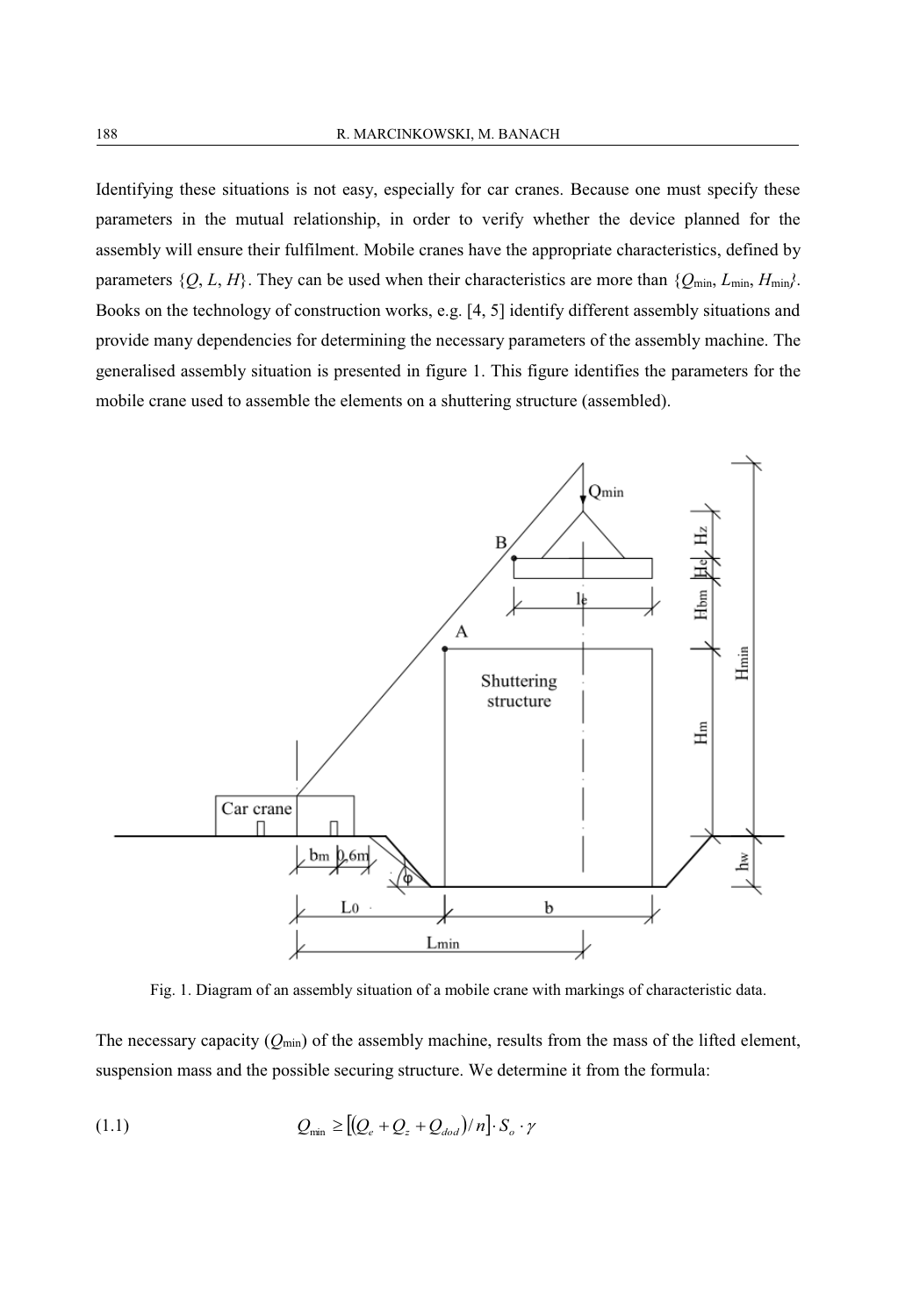where:

 $Q_e$  – the weight of the element (prefabricate),  $Q_z$  – weight of suspension,  $Q_{dod}$  – weight of the potential structure securing the element during the installation of the element,  $n -$  amount of used installation machines,  $S_0$  – uneven load factor of the applied assembly machines,  $\gamma$  – coefficient compensating other relations not included in calculations

The necessary range (radius) *L*min results from the analysis of the assembly situation – the shape of the building on the plan. Considering the generalised situation as in (Fig. 1) the necessary radius can be determined from the condition:

(1.2) 
$$
L_{\min} \ge b_m + 0.5 + \frac{h_w}{tg\varphi} + b - \frac{b_e}{2}
$$

where:

 $\overline{a}$ 

 $\overline{a}$ 

 $b_m$  – the distance from the extreme point of the support of the crane foot to its rotation axis),  $b_e$  – the width of the mounted element,  $h_w$  – the depth of the excavation,  $\varphi$  – the angle of the land faction at the loaded level.

If the excavation is not present in the considered situation, the distance of the crane from the shuttering structure *L*0 is determined based on the analysis of the spatial situation andoptimizing the location of a crane in relation to the shuttering structure – what will be the subject of the further part of the work.

To be able to assemble the element on its destined location three conditions must be met:

- due to the height of the assembly:
- (1.3)  $H_{\min} \ge H_m + H_{hm} + H_a + H_a$ 
	- due to the size of the shuttering structure (in fig. 1. the safe distance of the reach from point A):

(1.4) 
$$
\frac{H_{\min}}{L_{\min}} \ge \frac{H_m}{L_0} \Rightarrow H_{\min} \ge L_{\min} \cdot \frac{H_m}{L_0}
$$

 due to the dimensions of the mounted element (in fig. 1. – the safe distance of the reach from point B):

(1.5) 
$$
\frac{H_{\min}}{L_{\min}} \ge \frac{H_m + H_{bm} + H_e}{L_{\min} - \frac{b_e}{2}} \Rightarrow H_{\min} \ge \frac{L_{\min} \cdot (H_m + H_{bm} + H_e)}{L_{\min} - \frac{b_e}{2}}
$$

It is easy to notice that the third condition is irrelevant for mounting vertical elements (e.g. columns). The above relations results show that the location of a crane in relation to the assembled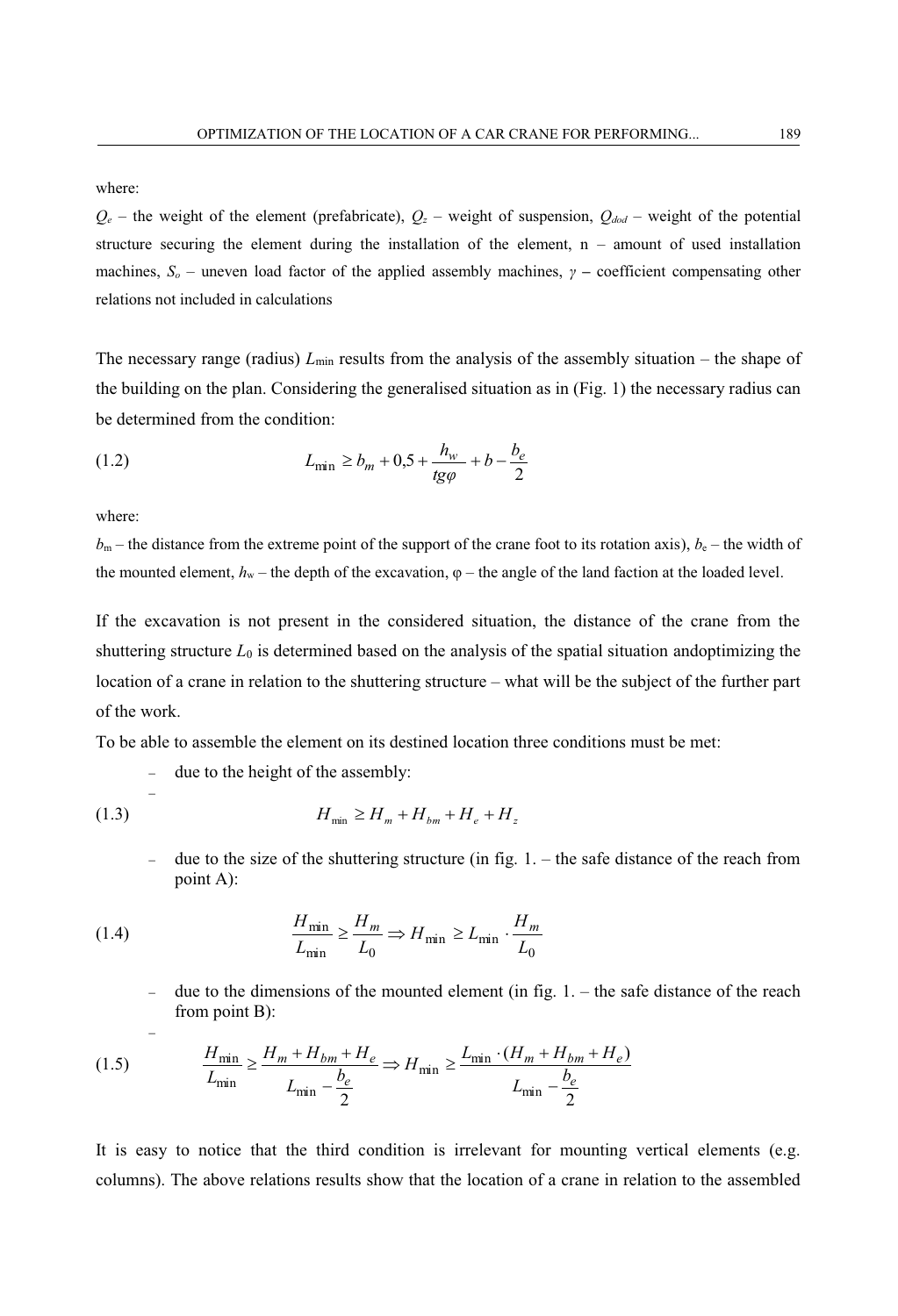structure affects the necessary height of lifting, which here is understood as necessary under the given conditions of height of the lifting of the assembly machine hook over the level of the position of this machine. Location of the machine with respect to the mounted structure, location of administration of prefabricates and their sizes and weights affects the needed parameters {*Q*min,  $L_{\text{min}}$ ,  $H_{\text{min}}$ <sup>2</sup>, or the other way round, from the assembly characteristics of a crane result possibilities to administer prefabricates on the mounted structure.

## **2. PROBLEM OF THE LOCATION OF THE CAR CRANE FOR THE ASSEMBLY OF PREFABRICATES**

The location of the car crane should enable the performance of the assembly of the specified set of prefabricates on the built object. Prefabricates frequently have different sizes and weights and different installation locations.



Fig. 2. The analysis of the position of a crane on the selected assembly positions

Of course the organiser of assembly works wants the specified location of the crane to be used for performing the assembly in the largest extent. This will allow limiting of the operations of moving of the crane to different assembly positions, which shortens the operating time of the crane, and thus limits the downtime of the assembly team. What is equally important it simplifies the logistic works connected with the current supply of prefabricates to the construction site for the assembly from the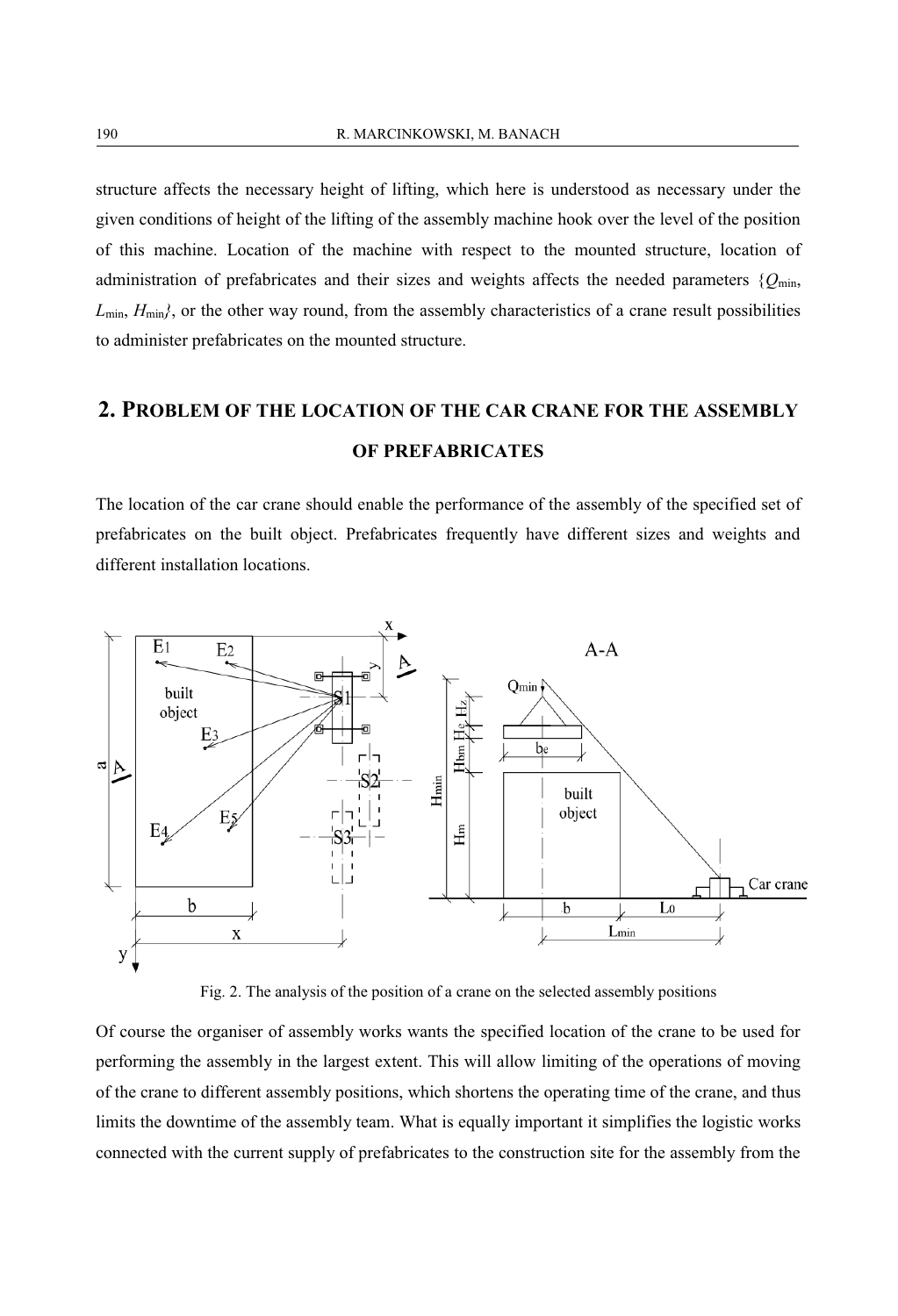specified location of the crane. In many cases, the free positioning of the locations of the crane is limited by the conditions on the construction site. Assuming the last issue as the most common on construction sites, we assume that the problem of the location of the car crane will be solved by selecting an optimal positioning from the determined possible locations for the crane. With reference to every possible location of the crane the conditions and characteristic parameters of the assembly of prefabricates with specified sizes, weights and installation locations will be specified. The assembly situation is illustrated in fig. 2.

Referring to the assembly situation presented in fig. 2 in the solution of the problem one should specify the necessary parameters  $\{Q_{\text{min}}, L_{\text{min}}, H_{\text{min}}\}$  of the crane for the assembly of elements  $\{E_1, E_2\}$  $E_2$ , … $E_e$ } from the positions {*S*<sub>1</sub>, *S*<sub>2</sub>, …*S<sub>s</sub>*}. For calculations the use of a spreadsheets is proposed, e.g., from Excel. The spreadsheet should be programmed to calculate the necessary parameters  ${Q_{\text{min}}}, L_{\text{min}}$ ,  $H_{\text{min}}$  depending on the crane's situation, which will be identified by variables  $\{x, y\}$ .

#### **3. THE DECISION-MAKING SITUATION MODEL**

The problem with the positioning of the car crane for the assembly of prefabricates can be formulated differently. This entails various models of the decision-making situations. In the work we limit ourselves to the determination (selection) of one location  $S_{opt}$  from many possible ones, specified by the formula  $S = \{S_1, S_2, \ldots S_s\}$ , for which the set of necessary parameters  $\{Q_{\text{min}}, L_{\text{min}}\}$  $H_{\text{min}}$ <sup>2</sup>, determined for particular elements  $E = \{E_1, E_2, \dots, E_e\}$  generates the need to employ a crane with the smallest nominal load  $Q_{dz}$ . The nominal load of the crane is treated here as the measure characterising the machine, and not as the parameter connected with the particular assembly situation.

If we assume that for the set *E* we will define the set of necessary parameters of the crane  $\{\mathcal{Q}_{\min}^i, L_{\min}^i, H_{\min}^i\}$  dla  $i : e_i \in E$ , the crane which can perform the assembly work, involving the assembly of all elements of the set *E*, must be characterized by greater loads for the required *L*min and  $H_{\text{min}}$ . A crane with the nominal load  $Q_{dz}$  ( $S_k$ ) from the position  $S_k$  should, therefore, meet the conditions for  $i: e_i \in E$ :

(3.1) 3 4 *ii ii dz QQ* min min *HL* min ; dla ,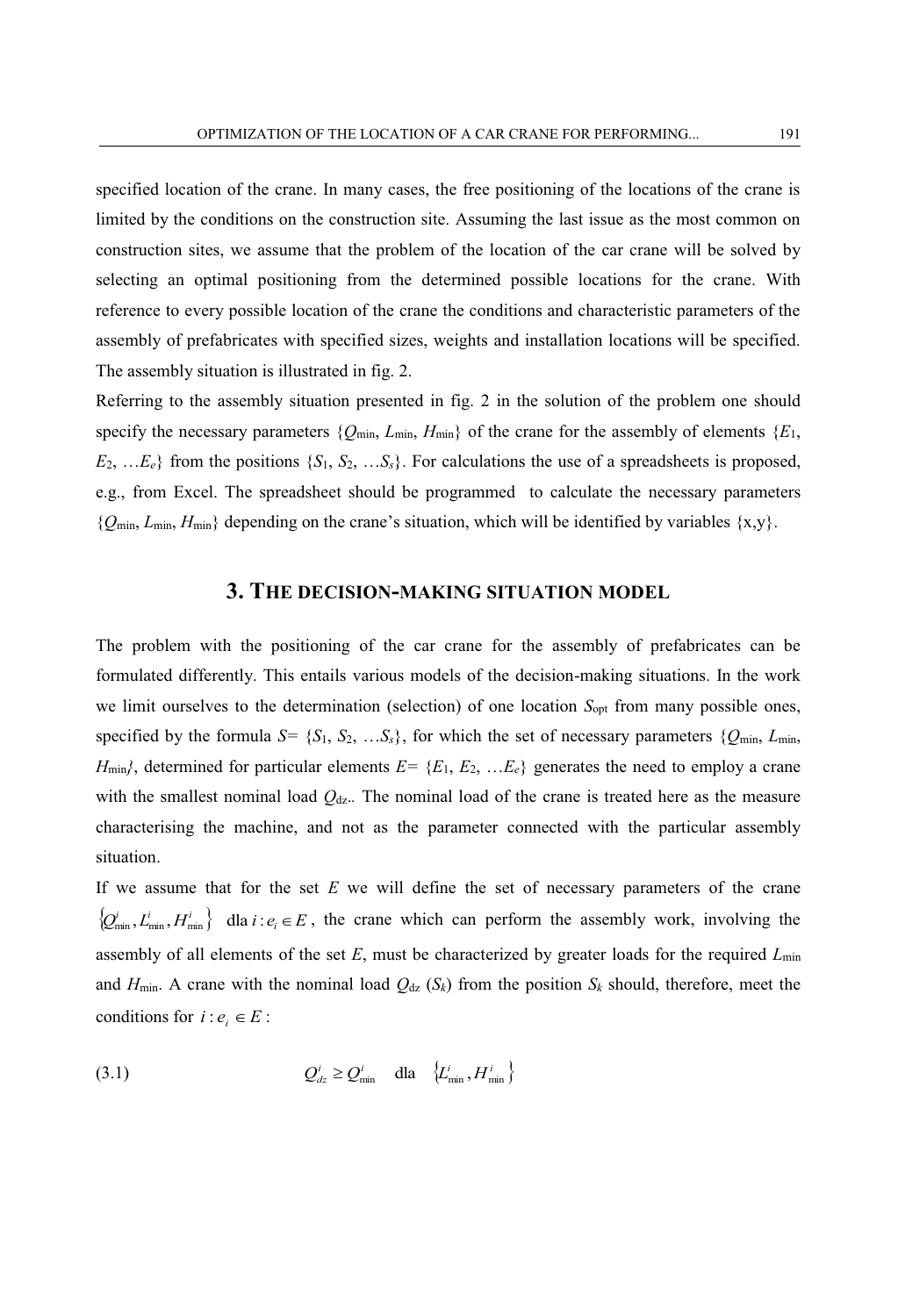From the characteristic sizes of car cranes needed to perform the assembly of prefabricates from the distinguished assembly positions  $\{S_1, S_2, \ldots S_s\}$ , we determine that the most advantageous position to perform the assembly of prefabricates is  $S_{opt} \in S$  for which:

(3.2) 
$$
Q_{dz} = \min \{ Q_{dz}(S_1), Q_{dz}(S_2), ..., Q_{dz}(S_s) \}
$$

The presented model of the task is based on the assumption that the set of elements for the assembly from the given position is specified. In many situations, however, there may arise a problem related to the process of determining of the assembly positions of a crane and the scope of assembly – the sets of assembly elements from these locations. This issue will be the subject of other publications.

#### **4. THE PROPOSED METHOD OF A SOLUTION WITH AN EXAMPLE**

To assist in solving of the presented problem a spreadsheet was developed in Excel. The data from the first performed spreadsheet analysis should specify the characteristics of prefabricates, their positioning in the object, dimensional characteristics of the object and the coordinates of the proposed assembly positions. The solved situation is illustrated by fig. 2. The spreadsheet was designed so that some characteristics of the assembly situation, such as *L*0, *b*, *be*, were calculated in the spreadsheet automatically based on the analysis of coordinates of the position of the crane and coordinates of the positions of assembly of prefabricated elements.

Sample data are presented in table 1. Based on them the computer program determines the necessary parameters of the assembly machine (tab. 2). The markings of the characteristics set in these tables are consistent with figure 2.

| El.<br>No.     | Name of the element       | Dimensions of<br>the built object |                            | Characteristics of the assembled elements and suspensions |                         |                         |                |                        |          |                |                         |              |                               |
|----------------|---------------------------|-----------------------------------|----------------------------|-----------------------------------------------------------|-------------------------|-------------------------|----------------|------------------------|----------|----------------|-------------------------|--------------|-------------------------------|
|                |                           | $b \,[m]$                         | $H_m$<br>$\lceil m \rceil$ | be<br>$\lceil m \rceil$                                   | le<br>$\lceil m \rceil$ | He<br>$\lceil m \rceil$ | $Q_{e}$<br>[t] | X<br>$\lceil m \rceil$ | y<br>[m] | $Q_{z}$<br>[t] | $Q_{\text{dod}}$<br>[t] | $H_z$<br>[m] | $H_{bm}$<br>$\lceil m \rceil$ |
| E1             | Can. board. $S-240x90x24$ | 10.00                             | 22.00                      | 0.89                                                      | 2,36                    | 0.24                    | 0.77           | 2.00                   | 20.00    | 0.21           | 0.08                    | 2.50         | 1,00                          |
| E <sub>2</sub> | Can. board $S-720x90x24$  | 10.00                             | 22.00                      | 1.19                                                      | 7.16                    | 0.24                    | 2.41           | 1.50                   | 16.00    | 0.33           | 0.08                    | 2.50         | 1,00                          |
| E <sub>3</sub> | Can. board $S-420x150x24$ | 10.00                             | 22.00                      | 1.50                                                      | 4.20                    | 0.24                    | 2.13           | 6.00                   | 12.00    | 0.33           | 0.08                    | 2.50         | 1.00                          |
| E <sub>4</sub> | Can. board $S-480x120x24$ | 10.00                             | 22.00                      | 1.20                                                      | 4.80                    | 0.24                    | 1.86           | 6.00                   | 6.00     | 0.33           | 0.08                    | 2.50         | 1,00                          |
| E <sub>5</sub> | Sch. gear KB-140/128/30   | 10,00                             | 22,00                      | 1.28                                                      | 3,22                    | 0.30                    | 1,74           | 7,50                   | 28,50    | 0.05           | 0.00                    | 2.00         | 1,00                          |

Table 1. Data for an example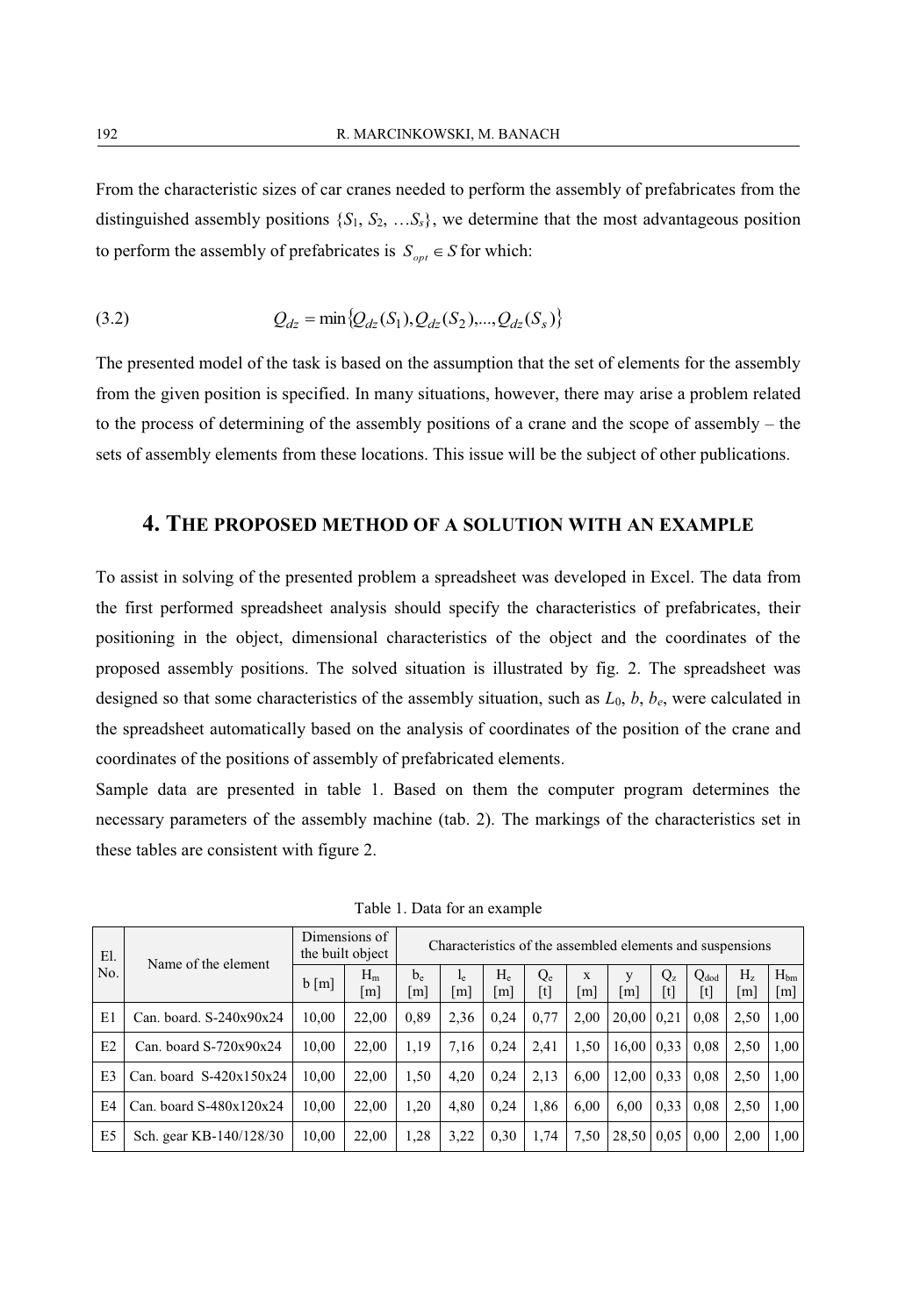|                | Location of the crane<br>$(c$ oordinates x, y) |                | S1, (27;8)    |                | S2, (15,15)   | S3, (21;23)    |              |  |
|----------------|------------------------------------------------|----------------|---------------|----------------|---------------|----------------|--------------|--|
| El. No.        | $Q_{\min}$ [t]                                 | $L_{\min}$ [m] | $H_{min}$ [m] | $L_{\min}$ [m] | $H_{min}$ [m] | $L_{\min}$ [m] | $H_{min}[m]$ |  |
| E1             | 1,59                                           | 27,73          | 29,32         | 13.93          | 43,33         | 19.24          | 37,12        |  |
| E2             | 4,23                                           | 26,73          | 31,29         | 13,54          | 58,41         | 20.72          | 34.96        |  |
| E <sub>3</sub> | 3,81                                           | 21,38          | 26,93         | 9.49           | 35.79         | 18,60          | 26,31        |  |
| E <sub>4</sub> | 3,41                                           | 21,10          | 27,11         | 12,73          | 28.64         | 22,67          | 25,99        |  |
| E5             | 2.69                                           | 28,29          | 25,30         | 15,44          | 26,01         | 14,58          | 26,19        |  |
|                | Required capacity:                             |                | 90T           |                | 130T          | 60T            |              |  |

Table 2. Values  $Q_{\text{min}}$ ,  $L_{\text{min}}$ ,  $H_{\text{min}}$  for the selected positioning locations of the crane

To determine the needed nominal load we need the characteristics of assembly cranes. In the presented example the set of cranes of the LIEBHERR type was used. Determining the required nominal load of the crane is supported by the illustration of tabular results (tab.2). Examples of such illustrations are presented in fig. 3, which shows the necessary loads of the crane in the function  $L_{\text{min}}$  and  $H_{\text{min}}$  for cranes situated in position  $S_2$  and  $S_3$ . Characteristics of the available cranes, provided by the manufacturers should be compared to the illustration of results from tab. 2 (as in fig.3). This is done by the application of these figures in the uniform scale.



Fig. 3. Graphical presentation of the results – needed parameters of the mobile crane.

It results from the analysis of the most beneficial positioning of the crane is the position *S*3 with coordinates  $x = 21$  m,  $y = 23$  m – according to fig. 2 and 3. The spreadsheet is a relatively flexible analysis tool. By changing the coordinates of the mobile cranes and groups (sets) of prefabricated elements assembled from these positions, we can determine the position of operating locations of cranes for performing certain fragments of the prefabricated structure of the object.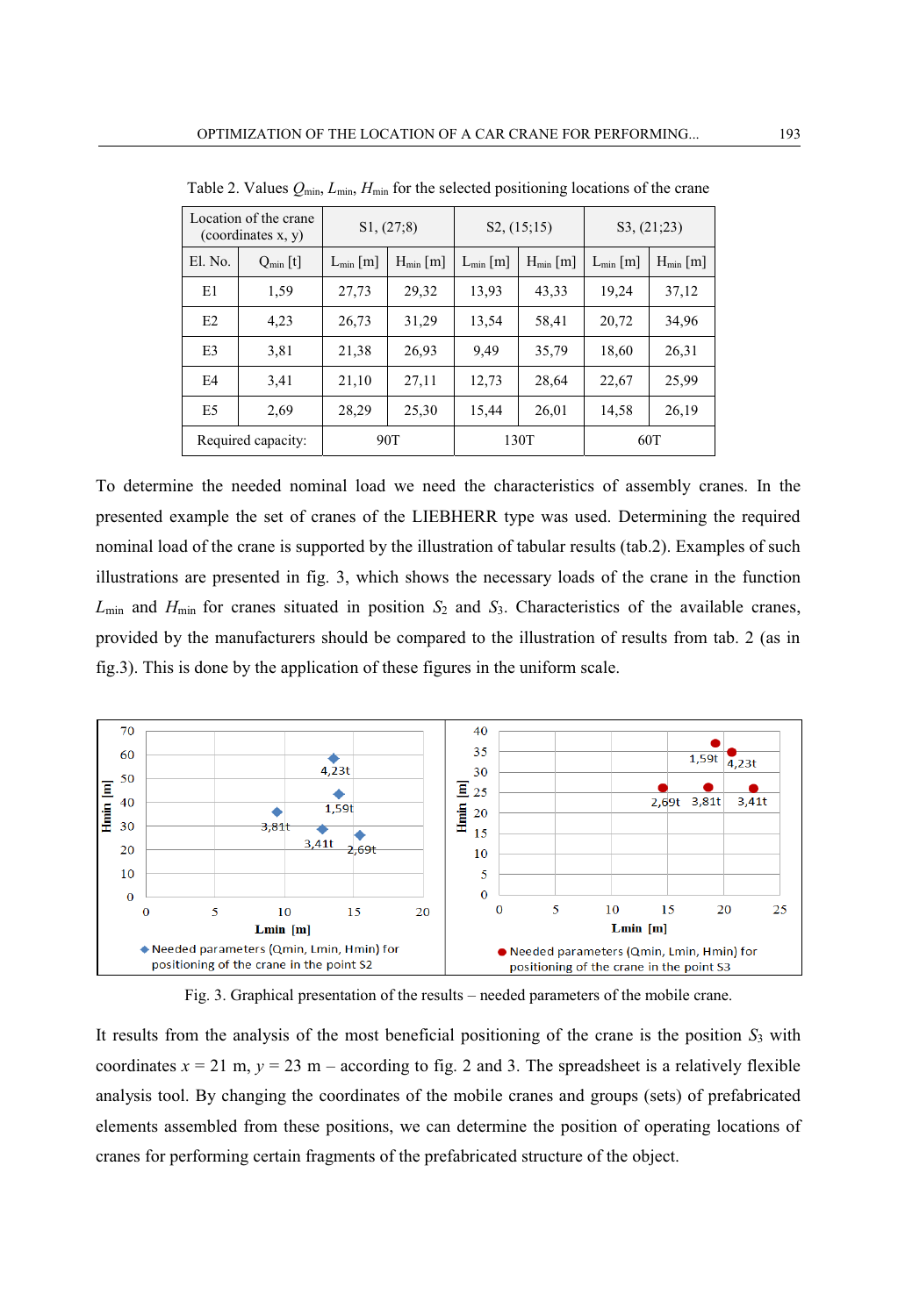## **5. CONCLUSION**

The selection of assembly machines and locations of their positions on the construction site is extremely important from the onsite topographical point of view, where the prefabricated object is to be assembled. You do not always have the space that you actually need to achieve the effectiveness of assembly works using a crane. The spatial system, types of building forms and construction solutions of the objects shape the needs within those types and operational parameters of assembly machines. Crucial here are the natural environmental manmade factors and conditions of the surroundings, e.g., proximity of other buildings, space, on which the boom has to operate, the height of the lift, characteristics of prefabricated elements, possibilities to merge prefabricates, etc. The implementation of the assembly works thus requires solutions for different technical and organisational problems.

The proposal of the selecting method for the set of assembly machines for the assembly of prefabricated elements based on the selected criteria can be found in [1]. The authors have proposed the use of the multi-criteria method of the comparative analysis AHP (Analytic Hierarchy Process) for the selection of sets of machines for the assembly of prefabricated elements. The method is based on the a priori determined assembly positions of cranes. Its goal is to indicate one of many solutions, where all of them meet the technical conditions of the assembly (can perform the assembly). They are to facilitate the proper recognition of the optimal set of devices, which provide the expected realization and economic effects. However, it is recommended to comprehensively consider the technical, organisational and economic issues of the object assembly. Such studies are conducted in relation to a particular prefabricated object – in the process of developing the assembly project. However, are the solved issues optimised?

The problem of the location of the car crane for performing the assembly work should be solved using the size and characteristics of the machine itself and with the analysis of the assembly characteristics of the object and prefabricates. Also important are the issues of scheduling the assembly works [2,3]. The solutions of these issues in all aspects require the further targeted studies, analyses and creative development.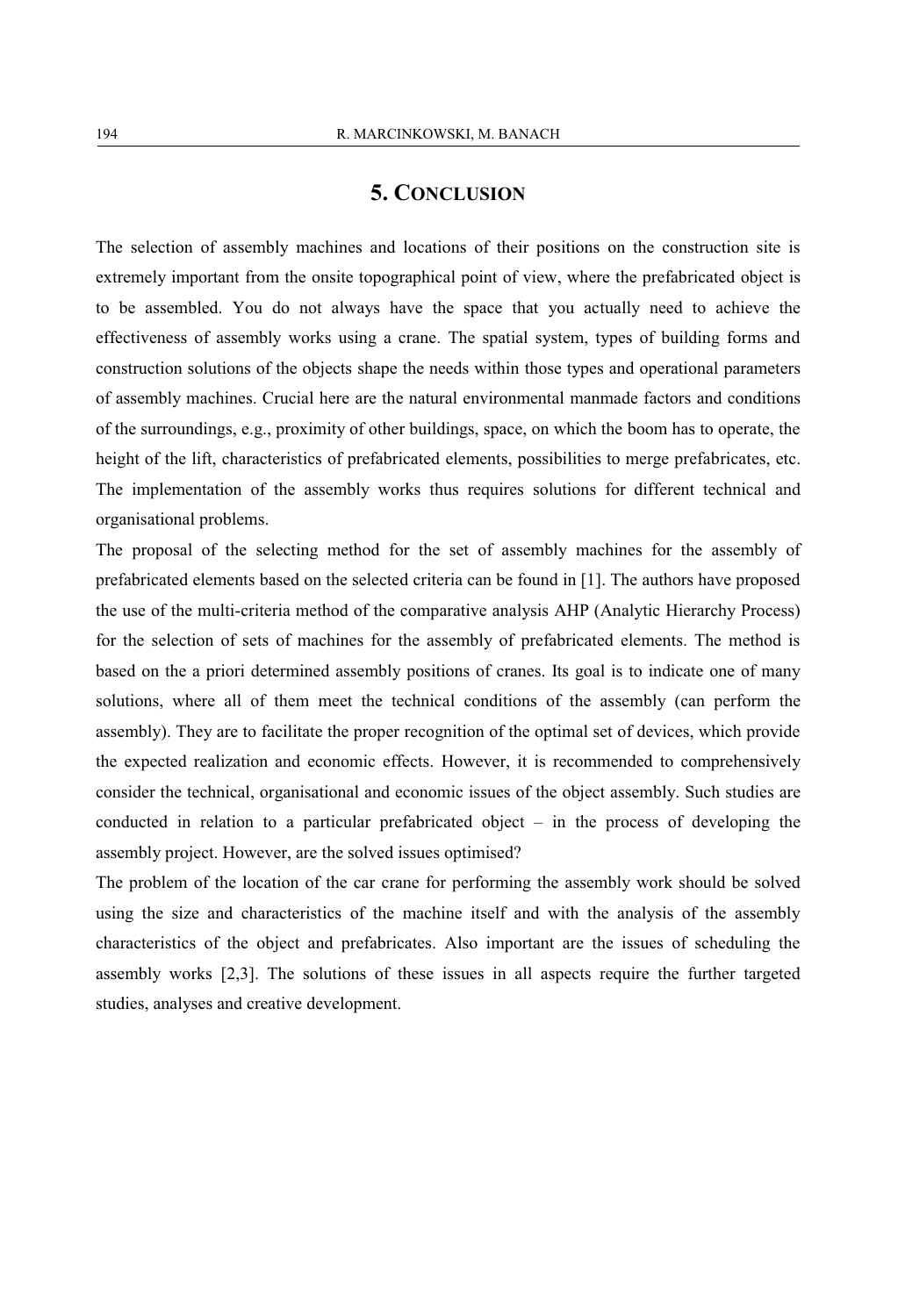#### **REFERENCES**

- 1. D. Biskupska and E. Tomaszewska, "Wybór zestawów maszyn do montażu elementów prefabrykowanych z zastosowaniem metody analizy hierarhicznej (AHP)", Przegląd Budowlany Nr 1: 63-68, 2012.
- 2. W. Bożejko, Z. Hejducki, M. Uchroński and M. Wodecki, "System wspomagania harmonogramowania przedsięwzięć budowlanych, Innowacje w zarządzaniu i inżynierii produkcji" (red. R. Knosala). Oficyna Wydawnicza Polskiego Towarzystwa Zarządzania Produkcją: 263-273, Opole, 2012.
- 3. W. Bożejko, Z. Hejducki, M. Uchroński and M. Wodecki, "Zintegrowany proces transportu i montażu elementów obiektu mostowego, Innowacje w zarządzaniu i inżynierii produkcji" (red. R. Knosala). Oficyna Wydawnicza Polskiego Towarzystwa Zarządzania Produkcją: 273-285, Opole, 2013
- 4. A. Dyżewski, "Technologia i organizacja budowy", Arkady, Warszawa, 1989/91.
- 5. W. Martinek, P. Nowak and P. Wojciechowski, "Technologia robót budowlanych", Warszawa, Oficyna Wydawnicza Politechniki Warszawskiej, Warszawa, 2010.

*Received 22. 06. 2015 Revised 15. 07. 2015*

#### **LIST OF FIGURES AND TABLES:**

Fig. 1. Diagram of the assembly situation of the mobile crane with the labelling of characteristic data.

Rys. 1. Schemat sytuacji montażowej dźwigu przejezdnego z oznaczeniami charakterystycznych danych.

Fig. 2. Analysis of the positioning of the crane on the selected assembly positions

Rys. 2. Analiza usytuowania dźwigu na wybranych stanowiskach montażowych

Fig. 3. Graphical presentation of the results – necessary parameters of the mobile crane.

Rys. 3. Graficzne przedstawienie wyników – niezbędnych parametrów żurawia przejezdnego.

Tab. 1. Data for the example

Tab. 1. Dane do przykładu

Tab. 2. *Q*min, *L*min, *H*min values for the selected locations of the crane

Tab. 2. Wartości *Q*min, *L*min, *H*min dla wybranych lokalizacji usytuowania żurawia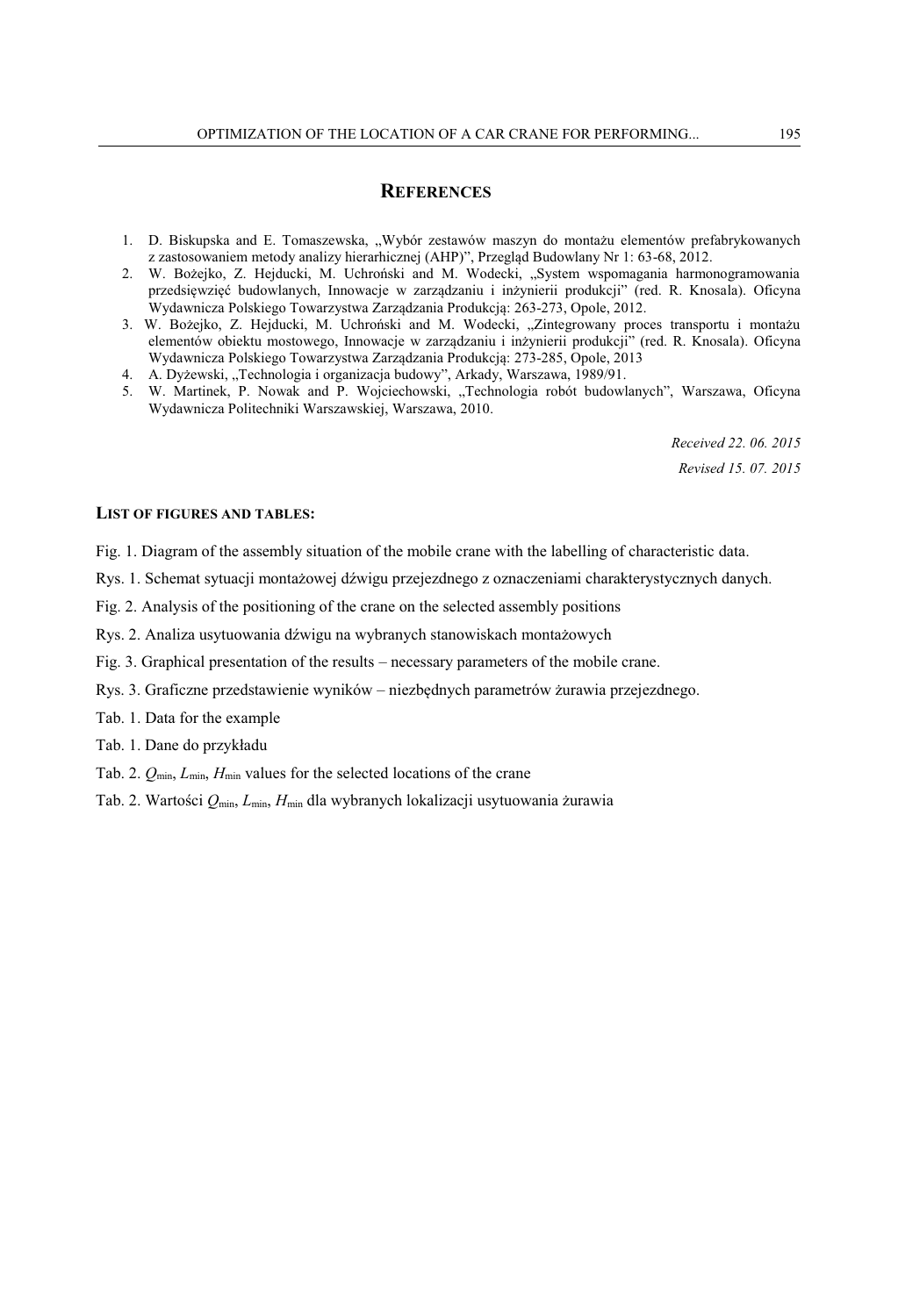## **OPTYMALIZACJA USYTUOWANIA ŻURAWIA SAMOCHODOWEGO DO WYKONANIA MONTAŻU KONSTRUKCJI**

*Słowa kluczowe***:** organizacja montażu, montaż prefabrykatów, żuraw samochodowy

#### **STRESZCZENIE:**

Wybór urządzeń montażowych do realizacji prac montażowych na danym placu budowy powinien być poprzedzony ustaleniem niezbędnych parametrów technicznych, jakimi mają się te urządzenia charakteryzować w najniekorzystniejszych możliwych sytuacjach ich pracy. Do parametrów tych należy niezbędny: udźwig – *Q*min*,* wysięg – *L*min i wysokość podnoszenia – *H*min. Wyznaczamy je rozpatrując kilka sytuacji charakterystycznych w planowanym montażu – sytuacji, które generują najniekorzystniejsze sytuacje montażowe. Zidentyfikowanie tych sytuacji nie jest łatwe, szczególnie dla żurawi samochodowych.

Usytuowanie żurawia samochodowego powinno umożliwić wykonanie montażu określonego zbioru prefabrykatów na budowanym obiekcie. Prefabrykaty najczęściej mają różne gabaryty i masy oraz różne miejsca wbudowania.



Rys. 1. Analiza usytuowania dźwigu na wybranych stanowiskach montażowych

Oczywiście organizator robót montażowych dąży do tego, aby z określonej lokalizacji żurawia wykonać montaż w największym zakresie. Pozwoli to na ograniczenie operacji przestawiania żurawia na kolejne stanowiska montażowe, co skraca czas pracy żurawia, tym samym ogranicza przestój zespołu montującego, oraz co równie ważne upraszcza prace logistyczne związane z bieżącym dostarczaniem na budowę prefabrykatów przeznaczonych do montażu z określonej lokalizacji żurawia. W wielu przypadkach swobodne sytuowanie lokalizacji żurawia ograniczają warunki panujące na placu budowy. Przyjmując tę ostatnią kwestię za najczęściej występującą na budowach, zakładamy, że problem usytuowania żurawia samochodowego będziemy rozwiązywali jako wybór jednego optymalnego usytuowania z ustalonych możliwych lokalizacji żurawia.

W pracy ograniczamy się do ustalenia (wyboru) jednego usytuowania S<sub>opt</sub> z wielu możliwych, określonych zbiorem *S=* {*S*1, *S*2, …*Ss*}, dla którego zbiór niezbędnych parametrów określonych dla poszczególnych elementów *E=* {*E*1, *E*2, …*Ee*} generuje potrzebę zatrudnienia żurawia o najmniejszym udźwigu nominalnym *Q*dz.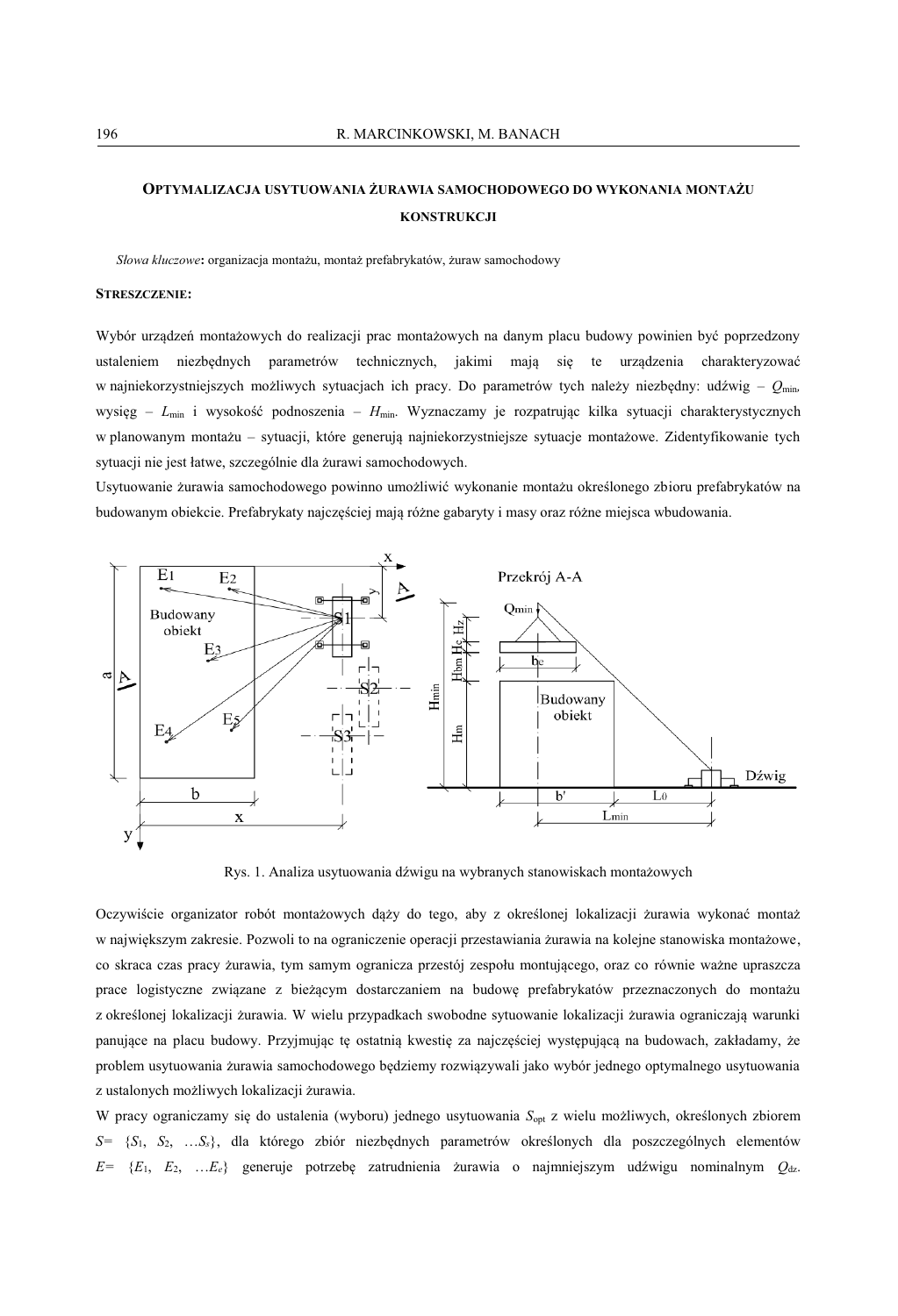Udźwig nominalny żurawia traktujemy tu jako wielkość charakteryzującą maszynę, nie zaś jako parametr związany z konkretną sytuacją montażową.

Do rozwiązywania przedstawionego problemu opracowano arkusz kalkulacyjny w programie Excel. Jako dane w analizach wykonywanych arkuszem określono charakterystyki prefabrykatów, ich usytuowanie w obiekcie, charakterystykę wymiarową obiektu oraz współrzędne proponowanych stanowisk montażowych. Rozwiązywaną sytuację obrazuje rys. 1. Arkusz zaprojektowano tak, aby efektem końcowym były wymagane charakterystyki {*Q*min, *L*min, *H*min*}* dla każdego montowanego elementu z wybranych lokalizacji żurawia. Przykładowe wyniki w formie wykresów przedstawiono na rys. 2, gdzie pokazano wymagane udźwigi żurawia w funkcji *L*min i *H*min dla żurawi usytuowanych w wybranych stanowiskach *S*<sup>2</sup> i *S*3. Charakterystyki żurawi udostępnianych przez producentów również są opracowane w formule funkcji *L*min i *H*min. Porównanie ich wraz z danymi przedstawionymi na rys. 2 wykonuje się poprzez nałożenie tych rysunków w jednolitej skali. Na podstawie tej analizy określono wymagany udźwig nominalny 130T dla pozycji żurawia  $S_2$ , oraz 60T dla pozycji  $S_3$ .



Rys. 2 Graficzne przedstawienie wyników – niezbędnych parametrów żurawia przejezdnego.

Arkusz kalkulacyjny jest stosunkowo elastycznym narzędziem analizy. Poprzez zmiany współrzędnych stanowisk żurawi przejezdnych oraz grup (zbiorów) elementów prefabrykowanych montowanych z tych stanowisk, możemy ustalać lokalizację stanowisk roboczych żurawi do wykonania określonych fragmentów prefabrykowanej konstrukcji obiektu.

Dobór maszyn montażowych i lokalizacji ich stanowisk na placu budowy są niezmiernie istotne z punktu widzenia topografii samego placu budowy, na którym ma być zmontowany obiekt prefabrykowany. Nie zawsze ma się do dyspozycji tyle miejsca, ile faktycznie potrzeba, aby móc osiągnąć dzięki pracy żurawia efektywność prac montażowych. Układ przestrzenny, rodzaje form zabudowy oraz rozwiązania konstrukcyjne obiektów kształtują potrzeby w zakresie typów i parametrów roboczych maszyn montażowych. Realizacja robót montażowych wymaga zatem rozwiązania różnych problemów technicznych i organizacyjnych.

Problem lokalizacji żurawia samochodowego do wykonania pracy montażowej powinien być rozwiązywany z wyborem wielkości i charakterystyki samej maszyny oraz z analizą charakterystyki montażowej obiektu i prefabrykatów. Nie bez znaczenia są też zagadnienia harmonogramowania prac montażowych [1,2]. Rozwiązanie tych zagadnień we wszystkich aspektach wymaga dalszych celowych studiów, analiz i twórczych opracowań.